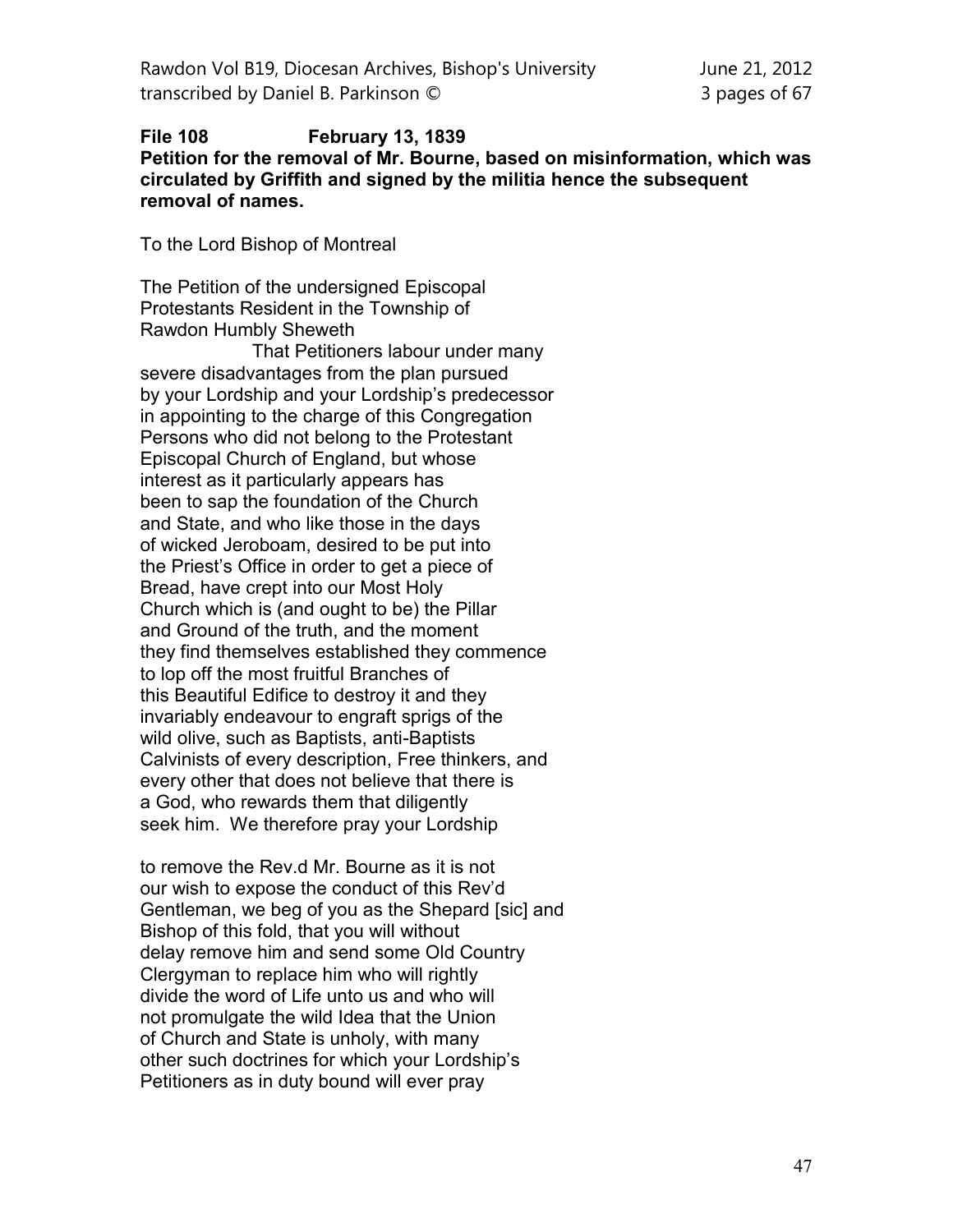Rawdon February 13, 1839

xxx = name stroked out  $\overline{X}$  = not in own hand

Martin Hobs Wm. Scales William Tighe **John Smiley<br>Hugh Torney Manch Jacob Manch** Abraham Watters **Samuel Smiley** Michael Rourke **David Manchester** Andrew Thompson Humphrey Bowen X William Rourke Thos. Mitchell <sup>1</sup> Joseph Mitchell William Griffith William Norrish Henry Smith Henry Dawson William Houston Kildare

Jacob Manchester

| <b>Mich'l Watters</b>        |                             |  |
|------------------------------|-----------------------------|--|
| John Houston                 | Kildare                     |  |
| Gordon Houston               | Kildare                     |  |
| <b>Charles Houston Sen'r</b> | Kildare                     |  |
| Charles Houston Jun'r        | Kildare                     |  |
| John Smiley Junior           |                             |  |
| James D. Norrish             |                             |  |
| <b>John Rourke</b>           |                             |  |
| <b>Thomas Griffith</b>       |                             |  |
| <b>William Robinson</b>      |                             |  |
| John McCaulley               |                             |  |
| <b>Thomas Robinson</b>       |                             |  |
| <b>Alexander Connolly</b>    |                             |  |
| <b>James Connolly</b>        |                             |  |
| <b>Andrew Kerr</b>           |                             |  |
| George Kerr                  | to the boys ther            |  |
| <b>Robert Kerr</b>           | there [sic] signa           |  |
| <b>William St.Clair</b>      | to themselves. <sup>2</sup> |  |
| Robert Rogers                |                             |  |
| Francis Morgan               |                             |  |
| John McCaulley               |                             |  |
| William Irwin                |                             |  |

to the boys thereunder there [sic] signatures were made unknown